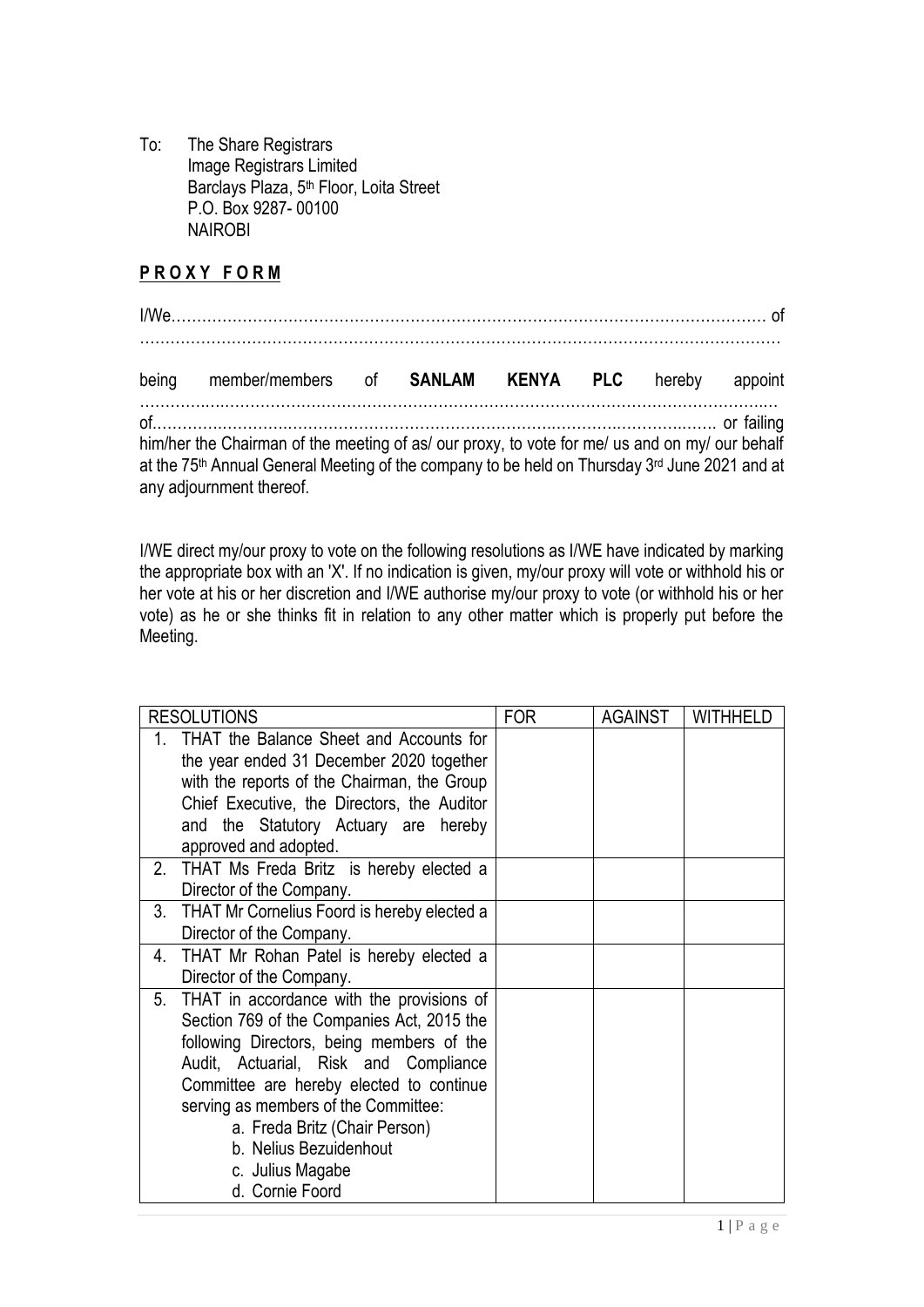| e. Rose Agutu                                 |  |  |
|-----------------------------------------------|--|--|
| 6. THAT the Directors' remuneration is hereby |  |  |
| approved.                                     |  |  |

Please clearly mark the box below to instruct your proxy how to vote

CDSC No of member (if known): …………………............... (This can be found on your CDSC Statement) **Mobile Number** (of the proxy holder): …………………............... Signed this …………………................ day of …………......................... 2021

--------------------------------------------------

-----------------------------------------------------

Notes:

- 1. In accordance with Section 298(1) of the Companies Act, shareholders entitled to attend and vote at the AGM are entitled to appoint a proxy to vote on their behalf. A proxy need not be a member of the Company but, if not the Chairman of the AGM, the appointed proxy will need access to a mobile telephone.
- 2. This proxy must be signed by the appointer or his attorney duly authorized in writing. If the appointer is a body corporate, the instrument appointing the proxy shall be under the hand of an officer or duly authorized attorney of such body corporate.
- 3. To be valid the form of proxy should be completed, signed and delivered (together with a power of attorney or other authority (if any) under which it is assigned or a notarized certified copy of such power or authority) [sanlamagm@image.co.ke](mailto:sanlamagm@image.co.ke) or delivered to Registered Office of the Company or posted to the Company Secretary P.O. Box 30099 – 00100 Nairobi, or to Image Registrars Limited, 5th Floor Absa Towers (formerly Barclays Plaza), Loita Street, P.O. Box 9287 – 00100 GPO, Nairobi, so as to be received not later than 12.00 noon on 1st June 2021
- 4. Any person appointed as a proxy should submit his/her mobile telephone number to the Company no later than 2<sup>nd</sup> June 2021 at 10.00am. Any proxy registration that is rejected will be communicated to the shareholder concerned no later than 2<sup>nd</sup> June 2021 at 10.00am to allow time to address any issues.
- 5. As a shareholder you are entitled to appoint one or more proxies to exercise all or any of your shareholder rights to attend and to speak and vote on your behalf at the meeting. The appointment of the Chairman of the meeting as proxy has been included for convenience. To appoint as a proxy any other person, delete the words "the Chairman of